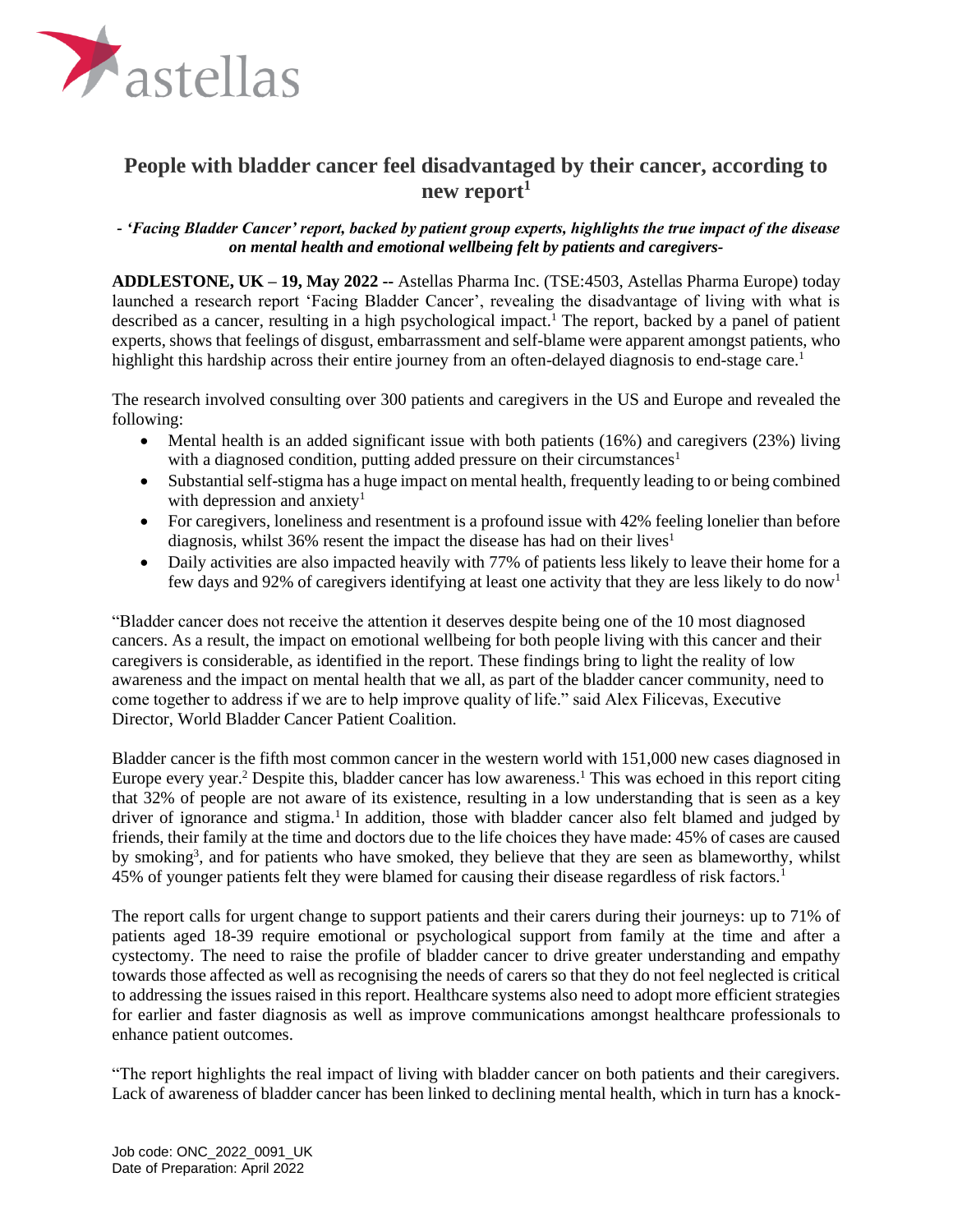

on effect on prognosis. If we are to improve outcomes for those impacted, efforts must be prioritised on increasing education and providing resources to support impacted communities." said Stephen Head, Patient Partnerships Senior Director, Astellas**.**

### **About Urothelial Cancer**

Urothelial cancer is the most common type of bladder cancer (90 percent of cases) and can also be found in the renal pelvis (where urine collects inside the kidney), ureter (tube that connects the kidneys to the bladder) and urethra.<sup>4</sup> Globally, approximately 573,000 new cases of bladder cancer and 212,000 deaths are reported annually. 5

### **About the Disease Disadvantage: Facing Bladder Cancer Report**

Qualitative and quantitative research commissioned by Astellas was designed to examine the stigma experienced by bladder cancer patients and their caregivers.<sup>1</sup>

The research surveyed 21 patients and caregivers in the USA, France and the UK with 1 hour in depth interviews, and 226 patients and 86 caregivers across USA, France, UK, Spain and Germany using an online questionnaire.<sup>1</sup>

### **About Astellas**

Astellas Pharma Inc. is a pharmaceutical company conducting business in more than 70 countries around the world. We are promoting the Focus Area Approach that is designed to identify opportunities for the continuous creation of new drugs to address diseases with high unmet medical needs by focusing on Biology and Modality. Furthermore, we are also looking beyond our foundational Rx focus to create  $Rx+^{\circledR}$  healthcare solutions that combine our expertise and knowledge with cutting-edge technology in different fields of external partners. Through these efforts, Astellas stands on the forefront of healthcare change to turn innovative science into value for patients. For more information, please visit our website at[https://www.astellas.com/en.](https://www.astellas.com/en)

#### **Astellas Cautionary Notes**

In this press release, statements made with respect to current plans, estimates, strategies and beliefs and other statements that are not historical facts are forward-looking statements about the future performance of Astellas. These statements are based on management's current assumptions and beliefs in light of the information currently available to it and involve known and unknown risks and uncertainties. A number of factors could cause actual results to differ materially from those discussed in the forward-looking statements. Such factors include, but are not limited to: (i) changes in general economic conditions and in laws and regulations, relating to pharmaceutical markets, (ii) currency exchange rate fluctuations, (iii) delays in new product launches, (iv) the inability of Astellas to market existing and new products effectively, (v) the inability of Astellas to continue to effectively research and develop products accepted by customers in highly competitive markets, and (vi) infringements of Astellas' intellectual property rights by third parties.

Information about pharmaceutical products (including products currently in development), which is included in this press release is not intended to constitute an advertisement or medical advice.

### **Astellas Contacts:**

*For Media* Kate Burd Director, EST-C Communications +44 7584 005916 [kate.burd@astellas.com](mailto:kate.burd@astellas.com)

Job code: ONC\_2022\_0091\_UK Date of Preparation: April 2022